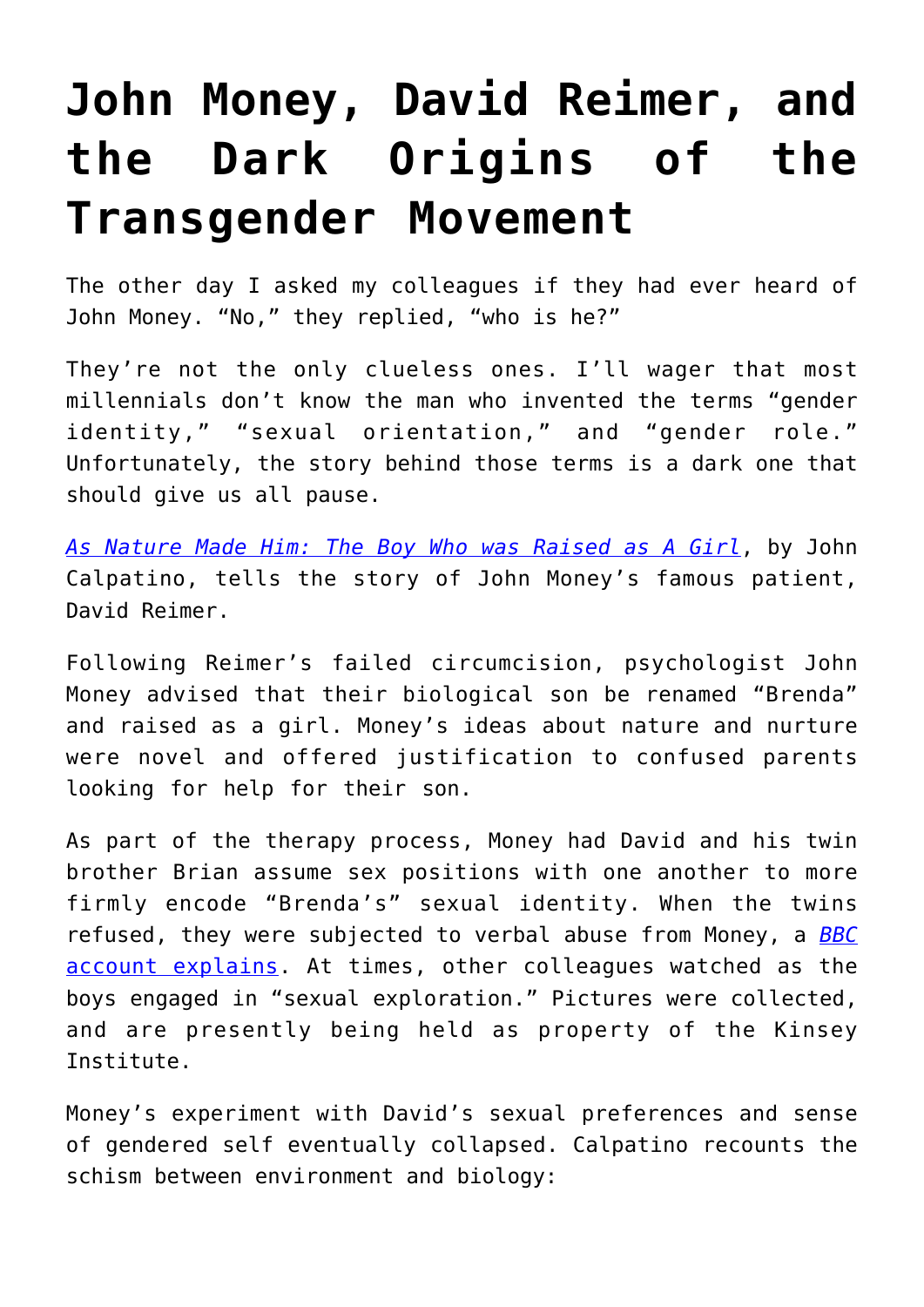*"Virtually every page of As Nature made Him contains an environmental cue or clue that helped force what Brenda's prenatally virilized brain and system were telling her. Among these environmental cues would include the presence of an identical twin brother who so closely resembled Brenda and yet was, mystifyingly the opposite sex; the scarred and unfinished state of her genitals which contributed to her conviction that something was unusual about her assigned gender; the teasing and ostracization of peers and classmates who jeered at her for her masculinity; the growing realization on the part of Ron and Janet, around the time of Brenda's seventh birthday, that the experiment was a failure; the trips to John Hopkins, where her genitals and sexual identity were of such interest to Money and his students …"*

David eventually decided to have surgery to remove his hormone-induced breasts and resume his masculine identity. At 14, as Colaptino explains, it took enormous courage for David to choose surgery that would fundamentally change his relationship to his friends. Colaptino recounts the peculiarity of David's,

*"[A]wakening sexual attraction to girls; her inchoate but adamant aversion to possessing breasts and a vagina. For how many children, at the exquisitely awkward age of fourteen, will insist, upon threat of suicide, that they undergo a sex change, in plain view of neighbors, family, and friends. This almost incomprehensible act of courage on Brenda's part speaks more convincingly than any other piece of evidence to the emphatic demands of our biology…."*

This story took happy and unhappy turns. David married a woman in 1990, and he adopter her three children. He later committed suicide in 2004. His brother, Brian, was diagnosed with schizophrenia and had killed himself two years before. In 1997, David's story was published in *Rolling Stone* magazine,